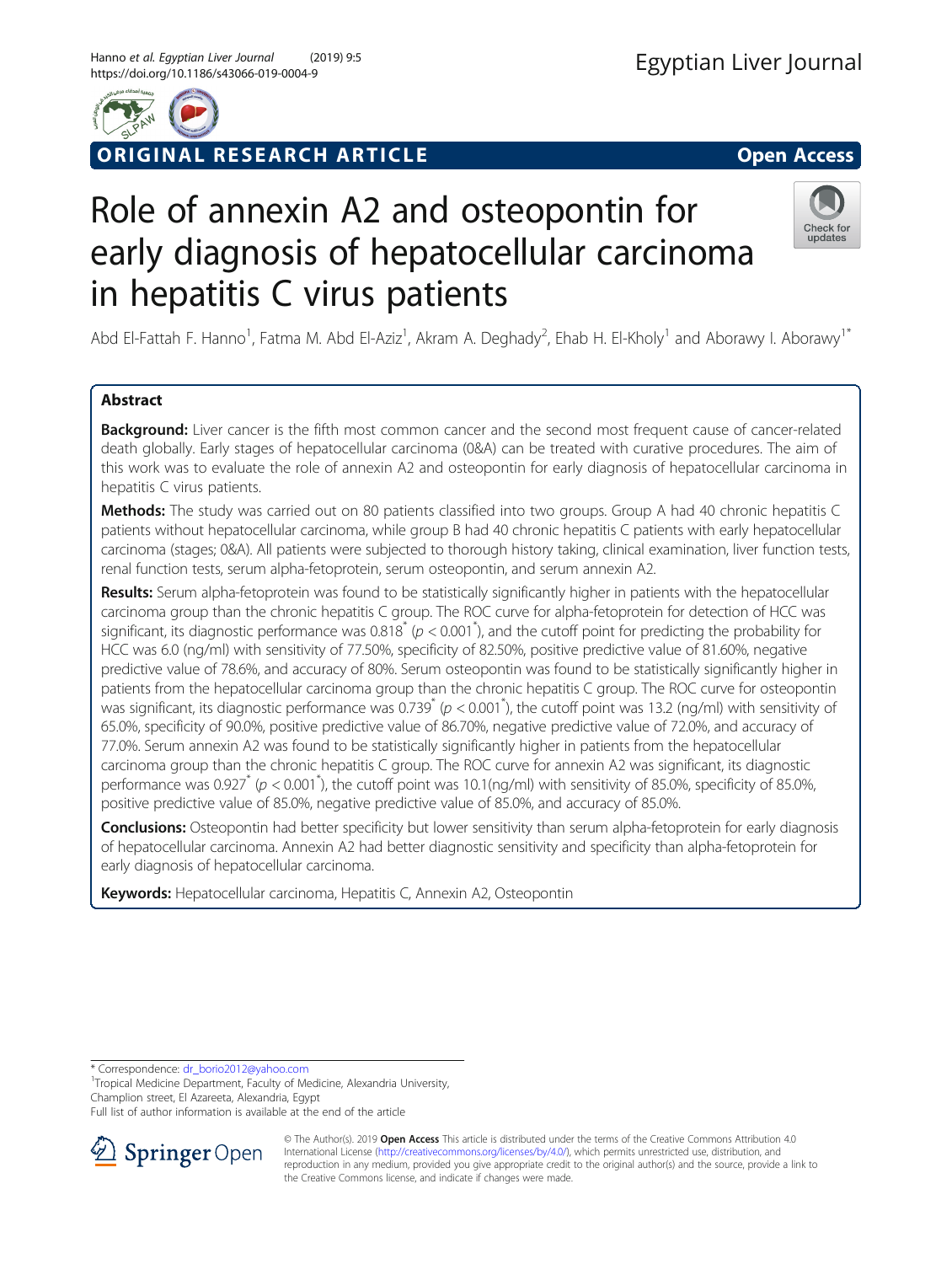# Background

Hepatocellular carcinoma (HCC) is one of the most common malignancies worldwide. In a recent study carried out by the National Population-Based Cancer Registry Program in Egypt, liver cancer ranked first among cancers in Egyptian males (33%), second after breast cancer in females (13.5%), and first in both sexes together (23.8%). The distribution of liver cancer followed the distribution of hepatitis C Virus (HCV) [[1](#page-7-0)].

Chronic hepatitis C (CHC) is a major risk factor for the development of cirrhosis and subsequent hepatocellular carcinoma (HCC) [\[2](#page-7-0)]. Although the emergence of highly effective direct-acting antivirals for HCV is expected to reduce the incidence of HCV-related HCC, the achievement of a sustained virological response (SVR) does not eliminate the occurrence of HCC, in patients already having liver cirrhosis [\[3](#page-7-0)].

Early stage of HCC can be treated with potentially curative procedures, such as resection, percutaneous ablation, and transplantation. Thus, there is an urgent need to identify better tools for detecting and characterizing these lesions in order to improve clinical outcome of HCC patients [[4\]](#page-7-0). Recent data have shown a 5-year survival in 80–90% of patients with solitary HCC smaller than 2 cm treated with resection [\[5\]](#page-7-0). Median survival of patients with early HCC reaches 50–70% at 5 years after resection, liver transplantation, or local ablation [[6\]](#page-7-0).

Because of the asymptomatic nature of early HCC as well as the lack of its effective screening strategies; most patients present with an overt advanced disease [\[7](#page-7-0)]. Approximately 30% of HCC cases with normal serum alpha-fetoprotein (AFP) levels are diagnosed before the appearance of clinical manifestations [[8](#page-7-0)].

Unlike other solid malignancies, the coexistence of inflammation and cirrhosis makes an early diagnosis and prognostic assessment of HCC much more difficult [\[9](#page-7-0)]. In addition, the conventional tests of hepatic function do not distinguish HCC from cirrhosis, and thus they contribute little to the diagnosis of such tumor [\[10](#page-7-0)]. New sensitive and specific markers are needed for early identification to improve clinical outcomes of HCC patients.

Osteopontin (OPN) is an integrin-binding phosphoprotein secreted at low levels by biliary epithelial cells and is overexpressed in many cancers, including lung, breast, colon, and HCC. OPN interacts with integrin and CD44 family of receptors to mediate cell signaling that controls inflammatory processes (hepatitis), HCC tumor progression and development of metastasis. Plasma OPN levels are significantly higher in HCC patients than healthy controls and in patients with chronic liver disease [[11](#page-7-0), [12\]](#page-7-0).

Annexin A2 (ANXA2) is an inducible, calciumdependent phospholipid-binding protein that is overexpressed in a variety of human malignancies and has emerged as an attractive candidate receptor for increased plasmin generation on the tumor cell surface [\[13](#page-7-0)]. ANXA2 is almost undetectable in the normal liver and in chronic hepatitis tissues [[13\]](#page-7-0).

The aim of this work was to evaluate the role of annexin A2 and osteopontin for early diagnosis of hepatocellular carcinoma in hepatitis C virus patients.

## Methods

The study was carried out on 80 patients classified into two groups. Group A 40 CHC patients without HCC while, group B 40 CHC patients with early HCC (stages 0 and A). HCC is classified according to the Barcelona Clinic Liver Cancer (BCLC) staging system into five stages (O, A, B, C, and D). Patients with other malignancy, diabetes mellitus, renal failure, any bony lesions, other viral hepatitis, and stages B, C, and D (late HCC) are excluded. The study was approved by the Research Ethical Committee of Alexandria University and a written informed consent was obtained from all patients.

All patients were subjected to detailed history, thorough clinical examination, complete blood picture, fasting blood glucose, blood urea and serum creatinine, serum albumin, serum bilirubin, prothrombin activity, serum alanine transaminase (ALT), serum aspartate transaminase (AST), alkaline phosphatase (ALP), gamma glutamyl transferase (GGT), HCVAb, HCVRNA, HBsAg, HBcAb, serum AFP, serum level of OPN using ELISA, serum level of ANXA2 using ELISA, abdominal ultrasonography, and triphasic computerized tomography of the liver.

Blood samples from 40 HCC patients were collected at the time of HCC diagnosis and prior to therapy, and isolated plasma samples were stored at − 80 °C until measurements of OPN and ANXA2 were conducted. Blood samples from 40 patients with CHC but without HCC were obtained during the same time period as the blood samples from HCC patients.

Osteopontin assay: human OPN enzyme-linked immunosorbent assay (ELISA) kit (Glory Science Co., USA); this kit was based on sandwich ELISA technology. Anti-OPN antibody was pre-coated onto 96-well plates, and the biotin conjugated anti-OPN antibody was used as detection antibodies.

Annexin A2 assay: human ANXA2 enzyme-linked immunosorbent assay (ELISA) kit (Glory Science Co., USA); this kit was based on sandwich ELISA technology. Anti-ANXA2 antibody was pre-coated onto 96-well plates, and the biotin conjugated anti-ANXA2 antibody was used as detection antibodies.

## Statistical analysis

Data were fed to the computer and analyzed using IBM SPSS software package version 20.0. (Armonk, NY, IBM Corp) Qualitative data were described using number and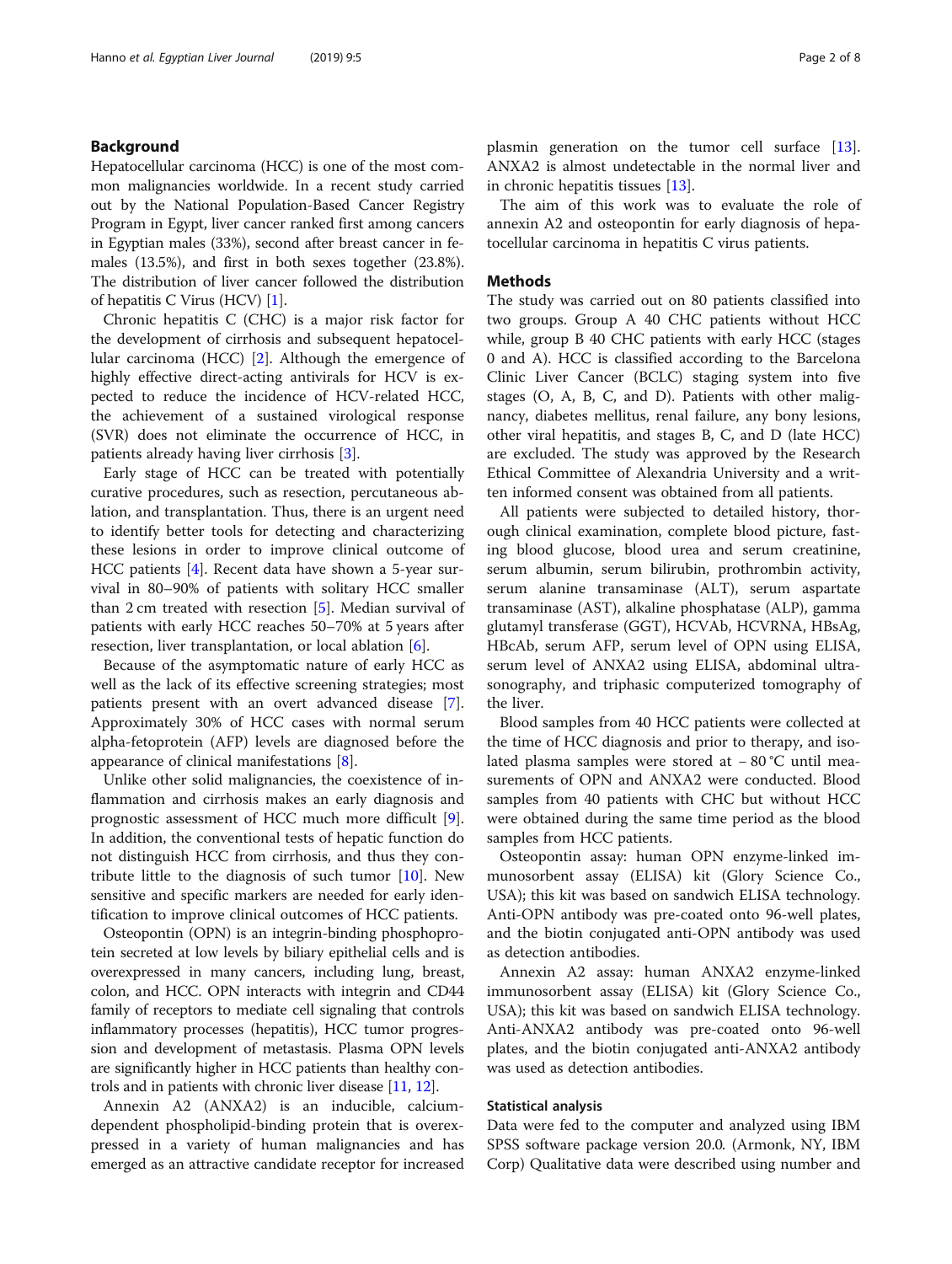percent. The Kolmogorov-Smirnov test was used to verify the normality of distribution. Quantitative data were described using range (minimum and maximum), mean, standard deviation, and median. Significance of the obtained results was judged at the 5% level.

# Results

The demographic features of the included patients were as follows: 50% were males and 50% were females with an age range from 45 to 64 years in group A and 80% were males and 20% were females with an age range from 50 to 70 years in group B. There was significant difference between the two groups regarding age and sex. All patients were cirrhotic, 90% of patients were child A and 10% were child B in both groups. There was no significant difference between the two studied groups as regards the child-Pugh score ( $^{FE}p = 1.000$ ). As regards HCC staging in group B, 50% of patients were stage 0 and the other 50% were stage A.

As regards clinical manifestations, there was statistically significant difference between the two groups as regards anorexia ( $p < 0.001$ <sup>\*</sup>), fatigue ( $p = 0.002$ <sup>\*</sup>), dyspepsia ( $p < 0.001$ <sup>\*</sup>), and cachexia ( $p = 0.001$ <sup>\*</sup>); all these parameters were higher in group B than group A (Table 1).

As regards liver enzymes, AST and GGT were statistically significantly higher in the HCC group than the chronic hepatitis C group. Liver function tests showed serum albumin and prothrombin activity were statistically significantly lower in the HCC group than the chronic hepatitis C group. Serum bilirubin was statistically significantly higher in the HCC groups than the chronic hepatitis C group. The mean value of serum urea and serum creatinine were significantly higher in the HCC group than the chronic hepatitis C group  $(p = 0.001^{\degree}, p = 0.001^{\degree}).$ 

As regards different tumor markers, serum AFP was significantly higher in group B than group A ( $p < 0.001$ <sup>\*</sup>), serum OPN was significantly higher in group B than group A  $(p < 0.001^{\degree})$  and serum ANXA2 was significantly higher in group B than group A  $(p < 0.001^*)$ (Table [2\)](#page-3-0).

As regards the correlation between the OSP level and the different variables in the HCC group, there was significant positive correlation between OPN level and serum bilirubin (total and direct) ( $p = 0.046^*$ , 0.009<sup>\*</sup>, respectively). However, no significant correlation was noted between OPN level and other variables.

As regards the correlation between the ANXA2 level and the different variables in the HCC group, there was significant positive correlation between ANXA2 level and alkaline phosphatase ( $p = 0.008^*$ ) and a significant relation was noted between ANXA2 level and fatigue, abdominal pain, and vomiting  $(p = 0.032, 0.033,$  and 0.023, respectively) (Fig. [1](#page-3-0)). However, no significant correlation was noted between ANXA2 level and other variables.

As regards sensitivity and specificity of AFP, the ROC curve was significant, its diagnostic performance was  $0.818$ <sup>\*</sup> ( $p < 0.001$ <sup>\*</sup>), the cutoff point was 6.0 (ng/ml) with sensitivity of 77.50%, specificity of 82.50%, positive predictive value of 81.60%, negative predictive value of 78.6%, and accuracy of 80%. As regards sensitivity and specificity of OPN, the ROC curve was significant, its diagnostic performance was  $0.739$ <sup>\*</sup> ( $p < 0.001$ <sup>\*</sup>), the cutoff point was 13.2 (ng/ml) with sensitivity of 65.0%,

**Table 1** Comparison between the two studied groups according to clinical manifestations

| Clinical manifestations               | Group A $(n = 40)$ |      |                | Group B $(n = 40)$ |                       | P                      |
|---------------------------------------|--------------------|------|----------------|--------------------|-----------------------|------------------------|
|                                       | No.                | $\%$ | No.            | %                  |                       |                        |
| Anorexia                              | 21                 | 52.5 | 38             | 95.0               | 18.660                | < 0.001                |
| Fatigue                               | 24                 | 60.0 | 36             | 90.0               | $9,600^*$             | $0.002$ <sup>*</sup>   |
| Abdominal pain                        | 20                 | 50.0 | 20             | 50.0               | 0.000                 | 1.000                  |
| Fever                                 | 6                  | 15.0 | 8              | 20.0               | 0.346                 | 0.556                  |
| Change in the color of urine and eyes | $\overline{2}$     | 5.0  | $\overline{2}$ | 5.0                | 0.000                 | $FE_p = 1.000$         |
| Dyspepsia                             | 25                 | 62.5 | 38             | 95.0               | $12.624$ <sup>*</sup> | $< 0.001$ <sup>*</sup> |
| Vomiting                              | 6                  | 15.0 | 2              | 5.0                | 2.222                 | $FE_p = 0.263$         |
| Weight loss                           | $\overline{4}$     | 10.0 | 10             | 25.0               | 3.117                 | 0.077                  |
| Cachexia                              | $\overline{4}$     | 10.0 | 17             | 42.5               | $10.912$ <sup>*</sup> | $0.001$ <sup>*</sup>   |
| Jaundice                              | $\overline{2}$     | 5.0  | 2              | 5.0                | 0.000                 | $FE_p = 1.000$         |
| Splenomegaly                          | 16                 | 40.0 | 20             | 50.0               | 0.808                 | 0.369                  |
| Hepatomegaly                          | 9                  | 22.5 | 8              | 20.0               | 0.075                 | 0.785                  |

FE Fisher Exact

χ<sup>2</sup> Chi square test

 $p$  p value for comparing between the studied groups

 $\check{}\,$ Statistically significant at  $p \leq 0.05$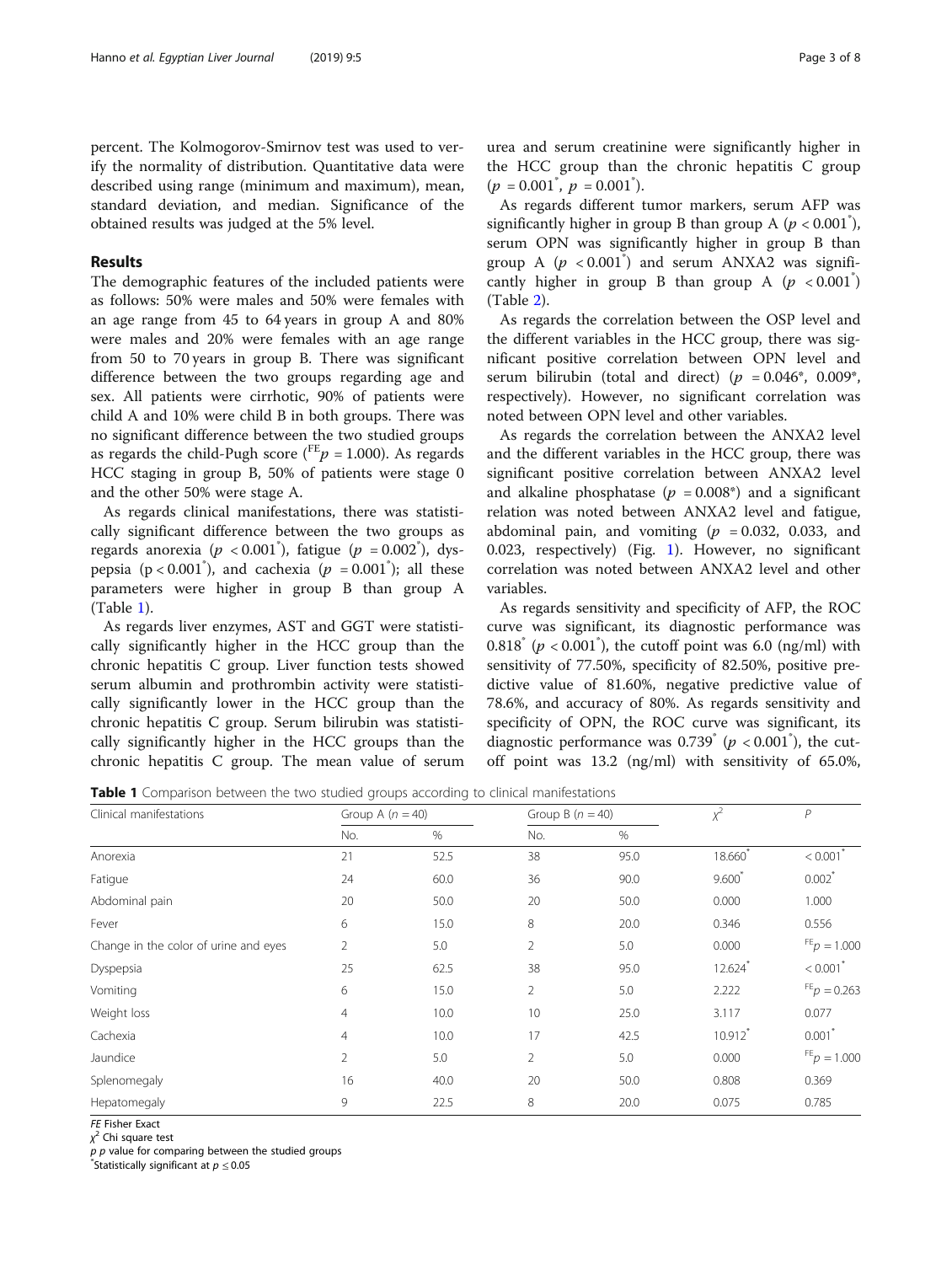<span id="page-3-0"></span>

| Table 2 Comparison between the two studied groups |  |  |  |
|---------------------------------------------------|--|--|--|
| according to different tumor markers              |  |  |  |

|               |                | Group A $(n = 40)$ Group B $(n = 40)$ | - U        | р                                |
|---------------|----------------|---------------------------------------|------------|----------------------------------|
| AFP (ng/ml)   |                |                                       |            |                                  |
| Min-max       | $1.0 - 51.0$   | 1.10-589.0                            |            | $291.50^{\circ} < 0.001^{\circ}$ |
| $Mean + SD$   | $8.85 + 14.51$ | $90.49 + 132.65$                      |            |                                  |
| Median        | 3.85           | 0.0                                   |            |                                  |
| OPN (ng/ml)   |                |                                       |            |                                  |
| Min-max       | $5.10 - 29.30$ | $6.10 - 80.40$                        | $4170^{*}$ | < 0.001                          |
| $Mean + SD$   | $11.08 + 4.20$ | $72.87 + 19.31$                       |            |                                  |
| Median        | 10.30          | 16.10                                 |            |                                  |
| ANXA2 (ng/ml) |                |                                       |            |                                  |
| Min-max       | $5.40 - 16.60$ | 8.90-40.80                            |            | $11650^{\circ} < 0.001^{\circ}$  |
| $Mean + SD$   | $8.34 + 2.34$  | $14.98 \pm 5.93$                      |            |                                  |
| Median        | 8.05           | 13.45                                 |            |                                  |

U Mann Whitney test

 $p$  p value for comparing between the studied groups

Statistically significant at  $p \leq 0.05$ 

specificity of 90.0%, positive predictive value of 86.70%, negative predictive value of 72.0%, and accuracy of 77.0%. As regards sensitivity and specificity of ANXA2, the ROC curve was significant, its diagnostic performance was  $0.927$ <sup>\*</sup> ( $p < 0.001$ <sup>\*</sup>), the cutoff point was 10.1 (ng/ml) with sensitivity of 85.0%, specificity of 85.0%, positive predictive value of 85.0%, negative predictive value of 85.0% and accuracy of 85.0% (Table [3](#page-4-0)) (Fig. [2\)](#page-4-0).

As regards combination of different tumor markers, using a combination of OPN at 13.2 (ng/ml) and AFP at 6 (ng/ml), increased the specificity to 85%, but decreased the sensitivity to 70% and the accuracy to 77.50%. Using a combination of ANXA2 at 10.1 (ng/ml) and AFP at 6 (ng/ml) increased the sensitivity to 82.5%, the specificity to 92.5%, and the accuracy to 87.5%. Using a combination of OPN at 13.2 (ng/ml) and ANXA2 at 10.1 (ng/ml), increased the sensitivity to 92.5%, the specificity to 92.5%, and the accuracy to 92.5%. Using a combination of OPN at 13.2 (ng/ml), ANXA2 at 10.1 (ng/ml), and AFP at 6 (ng/ml), increased sensitivity to 87.5%, specificity to 92.5%, and accuracy to 90.0% (Table [4](#page-5-0)) (Fig. [3\)](#page-5-0).

# **Discussion**

In HCC, an elevated plasma level of OPN is regarded as a potential prognostic biomarker and overexpression of OPN is closely correlated with intrahepatic metastasis, early recurrence, and a worse prognosis [[14\]](#page-7-0). ANXA2 is an inducible, calcium-dependent phospholipid-binding protein that is overexpressed in a variety of human malignancies [[13\]](#page-7-0). So the purpose of this study was to evaluate the role of ANXA2 and OPN for early diagnosis of HCC in hepatitis C virus patients.

In our study there were statistically significant differences in AST, GGT, serum bilirubin (total and direct), international normalized ratio, and serum albumin levels between the HCC group and the chronic hepatitis C group, all these parameters were higher in the HCC

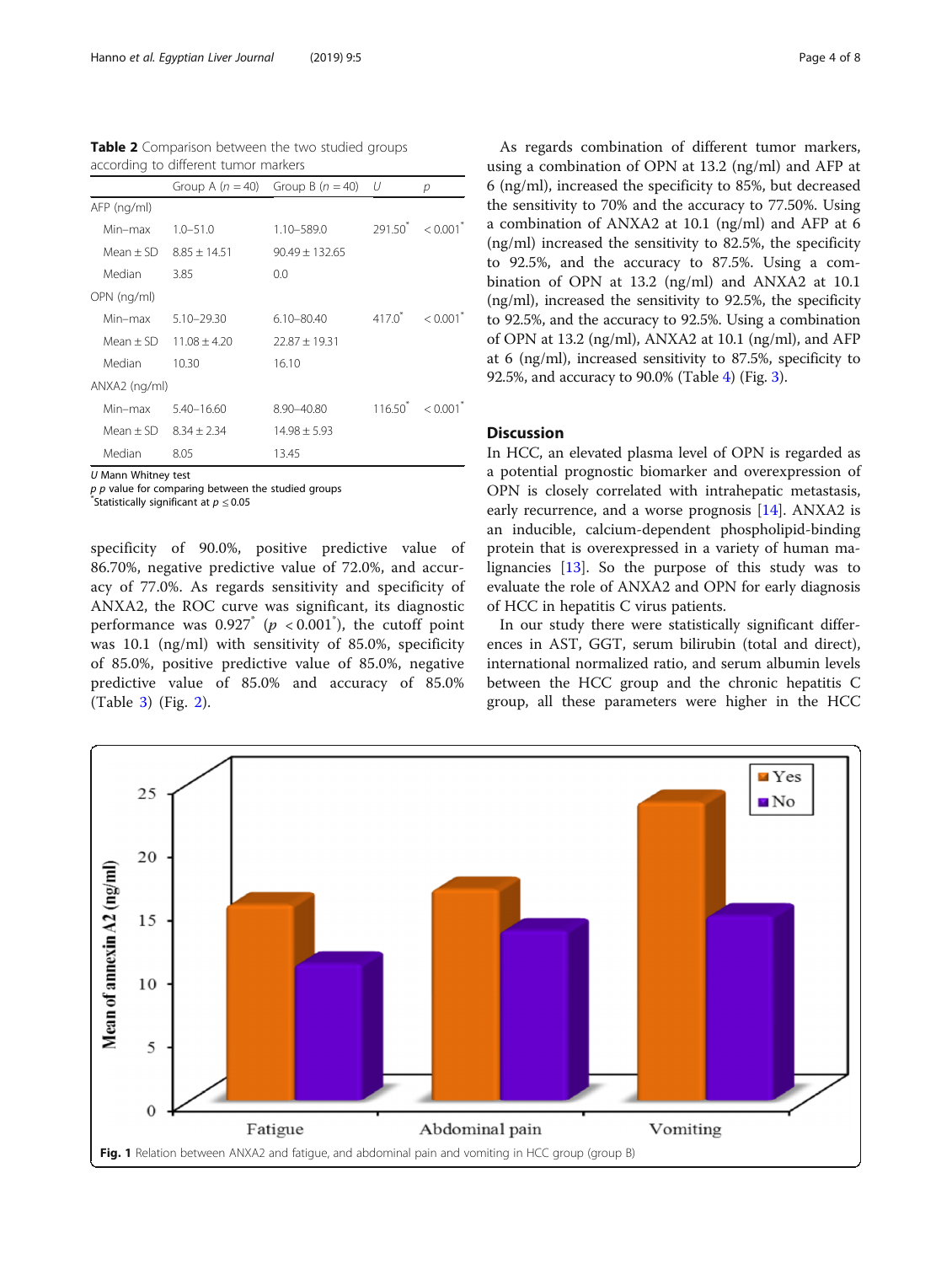|               | auc              |         | 95% C.I.        | Cutoff               | Sensitivity | Specificity | PPV  | <b>NPV</b> | Accuracy |
|---------------|------------------|---------|-----------------|----------------------|-------------|-------------|------|------------|----------|
| AFP (ng/ml)   | 0.818            | < 0.001 | $0.719 - 0.916$ | > 6 <sup>#</sup>     | 77.50       | 82.50       | 81.6 | 78.6       | 80.0     |
| OPN (ng/ml)   | 0.739 $^{\circ}$ | 0.001   | $0.621 - 0.857$ | $>13.2^{\#}$         | 65.0        | 90.0        | 86.7 | 72.0       | 77.50    |
| ANXA2 (ng/ml) | 0.927            | < 0.001 | $0.872 - 0.982$ | $>10.1$ <sup>#</sup> | 85.0        | 85.0        | 85.0 | 85.0       | 85.0     |

<span id="page-4-0"></span>Table 3 Agreement (sensitivity, specificity) for AFP, OPN, and ANXA2 to diagnose HCC

AUC area under a curve, CI confidence intervals, NPV negative predictive value, PPV positive predictive value

Statistically significant at  $p \leq 0.05$ 

Cut off was done by using Youden index

group than the chronic hepatitis C group which is in agreement with the results by Fuoad et al. who explained this difference by the progression of the underlying liver cirrhosis caused by HCC with a subsequent decreased albumin and protein synthesis and poor utilization of vitamin K in advanced parenchymal liver disease [\[15](#page-7-0)].

Our results showed that serum AFP was found to be significantly higher in the HCC group in comparison to the chronic hepatitis C group and the cutoff point for predicting the probability for HCC was 6.0 (ng/ml) with sensitivity of 77.50%, specificity of 82.50%, positive predictive value of 81.60%, negative predictive value of 78.6%, and accuracy of 80%. These results are comparable with those of Marrero et al. who performed a large case-control study involving 836 patients. There was a significant difference between the early HCC and the cirrhotic patient group as regards AFP [\[16](#page-7-0)].

Also, these results were in agreement with that of El-Tayeh et al. who explained his results by an increase in the selective transcriptional activation of the AFP gene in malignant hepatocytes, which resulted in the increased secretion of AFP during the development of HCC [[17](#page-7-0)]. On the other hand, these results are incompatible with El-Gezawy et al. who postulated that there was a similarity and no significant difference between the early HCC and cirrhotic groups as regards AFP [[18\]](#page-7-0).

In the present study, OPN level was found to be significantly higher in HCC patients than chronic hepatitis C patients. These results are compatible with the study performed by Shang et al. who reported that OPN was significantly higher in early HCC patients than cirrhotic patients [[19\]](#page-7-0).

In the HCC group, there was significant positive correlation between OPN level and serum bilirubin (total and direct); these results suggested that the OPN was correlated with the progression of liver disease. However, no significant correlation was noted between OPN level and other parameters. The correlation coefficient between serum OPN and AFP values was not significant. Hodeib et al. reported that OPN levels were significantly

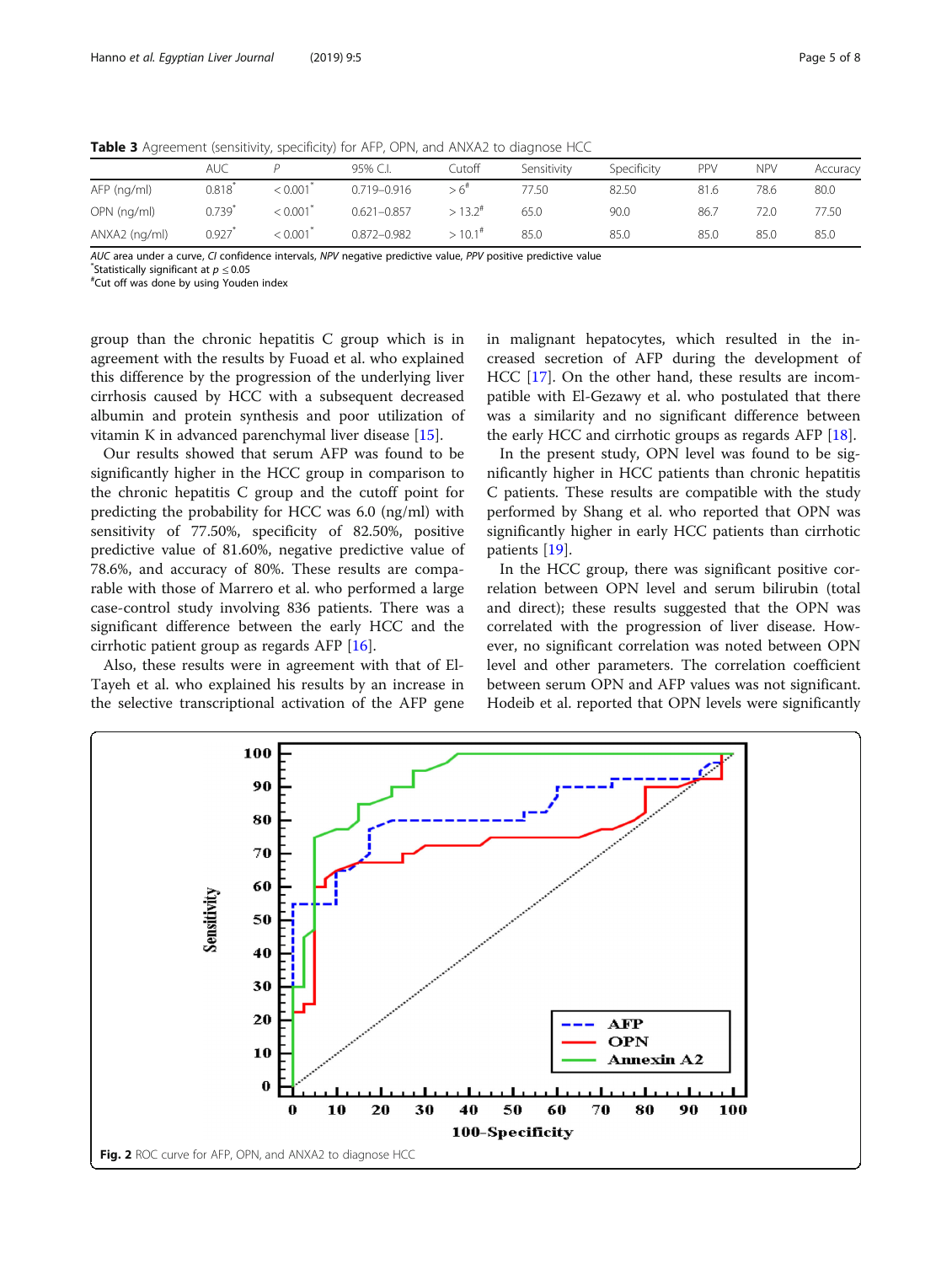|                   | <b>AUC</b> |                        | 95% C.I.        | Sensitivity | Specificity | PPV   | <b>NPV</b> | Accuracy |
|-------------------|------------|------------------------|-----------------|-------------|-------------|-------|------------|----------|
| AFP & OPN         | 0.853      | < 0.001                | $0.763 - 0.943$ | 70.0        | 85.0        | 82.35 | 73.91      | 77.50    |
| AFP & ANXA2       | 0.958      | < 0.001                | $0.920 - 0.996$ | 82.50       | 92.50       | 91.67 | 84.09      | 87.50    |
| OPN & ANXA2       | 0.954      | $< 0.001$ <sup>*</sup> | $0.904 - 1.004$ | 92.50       | 92.50       | 92.50 | 92.50      | 92.50    |
| AFP & OPN & ANXA2 | 0.964      | < 0.001                | $0.925 - 1.003$ | 87.50       | 92.50       | 92.11 | 88.10      | 90.0     |

<span id="page-5-0"></span>Table 4 Agreement (sensitivity, specificity) for combination of different tumor markers to diagnose HCC

AUC area under a curve, CI confidence intervals, NPV negative predictive value, PPV positive predictive value

 $\mathrm{``Statistical}$ lv significant at  $p < 0.05$ 

correlated with AFP levels but no significant correlation between OPN level and other parameters in HCC patients [[20\]](#page-7-0).

The ROC curve for OPN for detection of HCC was significant, the cutoff point was 13.2 (ng/ml) with sensitivity of 65.0% and specificity of 90.0%. These results are compatible with the study performed by Lee et al. who reported that the accuracy achieved by using plasma OPN levels for diagnosis of HCC was inferior to the accuracy achieved using AFP. At a cutoff value of 6 (ng/ ml), plasma AFP showed high sensitivity (63.9%) and specificity (95%). Plasma OPN at a cutoff value of 557 (ng/ml) showed a high specificity (92.5%) but a lower sensitivity (26.1%) [\[21\]](#page-7-0).

These results are incompatible with the study performed by Shang et al. who reported that OPN at higher threshold of 91 (ng/ml), its diagnostic performance higher than AFP (0.739, 0.680, respectively) for discriminating between early HCC and cirrhosis. OPN demonstrated 75% sensitivity and 62% specificity for early stage HCC, compared to 46% sensitivity and 93% specificity for AFP [\[19](#page-7-0)]. The exact reason for these differences as

regards cutoffs is not clear, but these discrepancies may be in consequence of the different assay systems and conditions of sample collection used in different studies.

The binding of secreted OPN from HCV-infected cells to integring<sub>v</sub> $\beta_3$  and CD44 leads to elevation of reactive oxygen species and activation of  $Ca^{2+}$  signaling and downstream cellular kinases; all of which promote epithelial-mesenchymal transition, cell migration, and invasion to enhance tumor progression and metastasis in HCC [[22](#page-7-0)]. The role of OPN in metastasis is more prominent because OPN expression facilitates recurrence and reduces patient survival after liver transplantation for HCC. Thus, OPN may be a useful marker for detecting early recurrence of HCC after surgery [\[23](#page-7-0)].

In the present study, ANXA2 level was found to be significantly higher in early HCC patients than chronic hepatitis C patients. These results are compatible with El-Gezawy et al. who pastulated that ANXA2 was significantly higher in early HCC patients than cirrhotic patients [\[18\]](#page-7-0). Shaker et al. also reported that ANXA2 was significantly higher in early HCC patients than chronic liver disease (CLD) patients [[24](#page-7-0)].

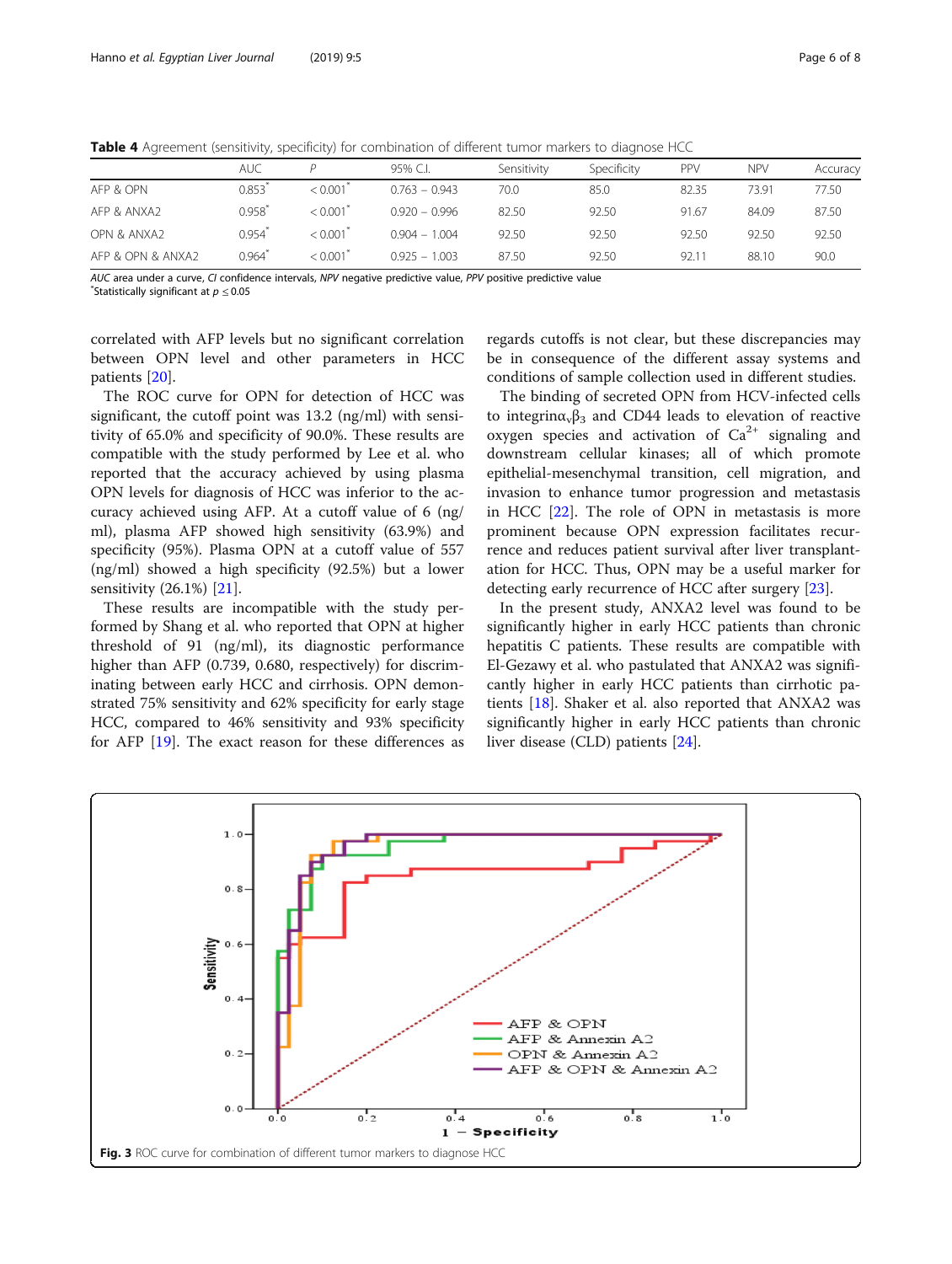Interestingly, in the HCC group, there was significant positive correlation between ANXA2 level and alkaline phosphatase and there was significant relation as regards fatigue, abdominal pain, and vomiting. However, no significant correlation was noted between annexin level and other parameters. There was no significant correlation between ANXA2 level and AFP; this agrees with the studies done by El-Gezawy et al. [\[18](#page-7-0)], Shaker MK et al. [[24\]](#page-7-0), and Sun et al. [\[13](#page-7-0)]. The correlation coefficient between serum ANXA2 and AFP values was not significant, indicating that measuring both markers (AFP and ANXA2) in serum can improve the diagnostic value.

The ROC curve for ANXA2 for detection of HCC was significant, the cutoff point was 10.1 (ng/ml) with sensitivity of 85.0% and specificity of 85.0%. These results are compatible with El-Gezawy et al. who reported for early stage HCC, ANXA2 (optimal cutoff of 24.99 IU/ml), higher sensitivity, and specificity (79.34% and 85.56% respectively) than those of AFP (optimal cutoff of 5.96 IU/ml) (67.78% and 59.85% respectively) [\[18\]](#page-7-0). The ANXA2 mRNA expression level was obviously, significantly higher and over expressed in HCC tissues rather than in the other patient groups. One explanation showed that ANXA2 synthesis is induced in transformed hepatocytes [[25\]](#page-7-0).

These results are also, more or less, compatible with the study performed by Shaker et al. who reported that ANXA2 was significantly higher in HCC patients than chronic liver disease patients, the cutoff point for predicting the probability for early HCC was 18 ng/mL, the diagnostic sensitivity was 74%, the specificity was 88%, the PPV was 92.5%, the NPV was 62.9%, and the efficacy was 78.7% which is higher than AFP (cutoff value was 19.8 ng/ml) as regards diagnostic sensitivity (70%), but similar to AFP as regards specificity, positive and negative predictive values, and efficacy [[24](#page-7-0)].

Shaker et al. stated that there was a significant difference observed between patients with CLD and healthy people with respect to AFP, who declared that one of the limitations in the use of AFP for the diagnosis of HCC is its increase in patients who have hepatitis and CLD but who do not have HCC, but found that ANXA2 levels were highly and significantly increased in patients with HCC compared with the levels in patients with CLD and in controls; however, no statistical significance was found between patients with CLD and the healthy people with respect to ANXA2 expression [[24\]](#page-7-0).

This was explained by Zhang et al. who stated that the ANXA2 gene is upregulated in HCV-associated HCC [[26\]](#page-7-0). In addition, Mohammad et al. stated that ANXA2 is rarely detected in either normal or chronic hepatic tissues but is over expressed at both the mRNA and protein levels HCC [\[27](#page-7-0)].

Wang et al. stated that, one of the possible mechanisms explaining the relationship between ANXA2 and HCC is promotion of HCC cell migration and invasion by ANXA2 pseudogene [[28\]](#page-7-0). A recent study done by Lou et al. who reported that ANXA2 binds with Lung cancer associated transcript 1 (LUCAT1), which plays a key role in tumorigenesis, progression of HCC and a better therapeutic target for HCC patients. LUCAT1 inhibits the phosphorylation of ANXA2 and increase the secretion of plasminogen into plasmin [[29](#page-7-0)].

## Conclusions

OPN had better specificity but lower sensitivity, diagnostic performance, and accuracy than serum AFP for detection of early HCC in patients with CHC. ANXA2 was found to have better diagnostic performance, sensitivity, specificity, positive predictive value, negative predictive value, and accuracy than AFP so it could be developed as an effective diagnostic and predictive marker for early HCC in patients with CHC. Using a combination of OPN and ANXA2 is associated with high sensitivity and specificity that could be a potential method for surveillance.

#### Abbreviations

AFP: Alpha-fetoprotein; ALP: Alkaline phosphatase; ALT: Alanine transaminase; ANXA2: Annexin A2; AST: Aspartate transaminase; BCLC: Barcelona Clinic Liver Cancer; CHC: Chronic hepatitis C; CLD: Chronic liver disease; ELISA: Enzyme-linked immunosorbent assay; GGT: Gamma glutamyl transferase; HCC: Hepatocellular carcinoma; HCV: Hepatitis C Virus; LUCAT1: Lung cancer associated transcript 1; OPN: Osteopontin; SVR: Sustained virological response

#### Acknowledgements

I wish to express my deepest gratitude to all those who assisted me to complete this work in the Tropical Medicine Department, Faculty of Medicine, University of Alexandria.

#### Authors' contributions

AH is a Professor of Tropical Medicine at the Faculty of Medicine, Alexandria University, (the first author) and designed the work. FA is a Professor of Tropical Medicine at the Faculty of Medicine, Alexandria University, and revised the work. AD is a Professor of Clinical and Chemical Pathology at the Faculty of Medicine, Alexandria University, and interpreted the data of the work. EHE is an Assistant professor of Tropical Medicine at the Faculty of Medicine, Alexandria University, and revised the work. AIA is from the Tropical Medicine Department, Faculty of Medicine, Alexandria University, and is the corresponding author of the work. All authors have read and approved the manuscript.

### Funding

None.

Availability of data and materials

#### Available upon request.

#### Ethics approval and consent to participate

The study was approved by the Research Ethical Committee of Faculty of Medicine, Alexandria University which is constituted and operates according to ICH GCP guidelines and applicable local and institutional regulations and guidelines which govern EC operation. IRB no. 00007555, FWA no. 00015712, EC serial protocol number 020912.

A written informed consent was obtained from all patients and human data not applicable.

#### Consent for publication

Not applicable